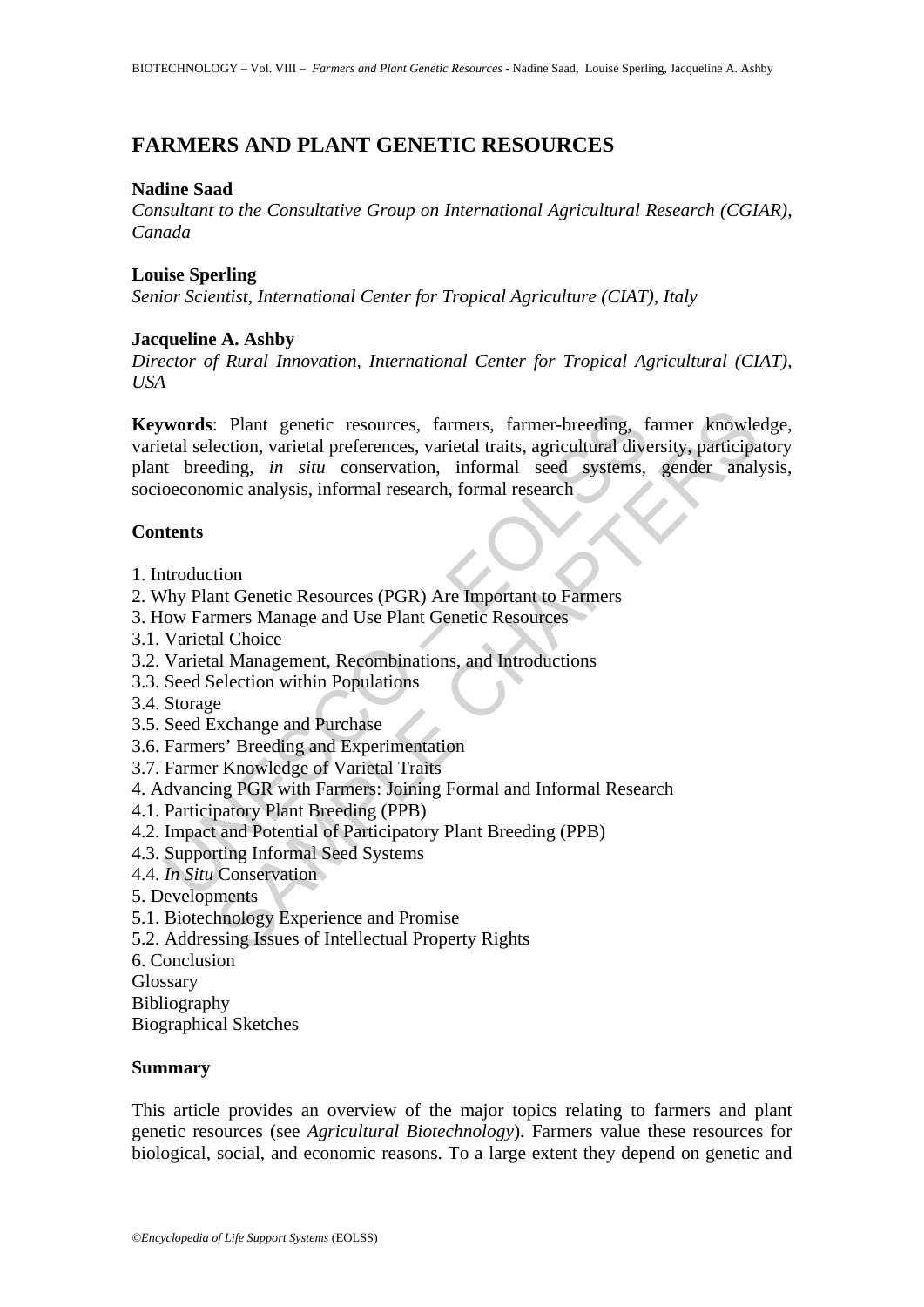crop diversity for survival. Because of this, farmers have an intricate knowledge of plant genetic resources and use a variety of strategies to manage them to suit their needs. These strategies include: varietal choice, varietal management (recombinations and introductions of new materials), seed selection, storage, exchange and purchase, and breeding and experimentation (see *Conventional Plant Breeding for Higher Yield and Pest Resistance; Plant Breeding and Molecular Farming*). The formal research system has identified some of these strategies as promising entry points or levers by which they can support resource-poor farmers to enhance their livelihoods and to conserve the world's biological resources (see *Biotechnology and Agrobiodiversity*). Three distinct approaches of working together with farmers on plant genetic resources are discussed: participatory plant breeding, support to informal seed systems, and *in situ* conservation. Developments are also summarized: the use of biotechnology techniques to meet small farmers' needs and the novel intellectual property rights that emerge from explicit collaboration between scientists and farmers (see *Inventions, Patents, and Morality*).

### **1. Introduction**

aboration between scientists and farmers (see *Inventions*, *Patents*,<br>
atroduction<br>
importance of plant genetic resources (PGR) to humanity stems<br>
ice of genetic material to develop crops and medicinal plants f<br>
ld popula The importance of plant genetic resources (PGR) to humanity stems from their use as a source of genetic material to develop crops and medicinal plants fundamental to the world population's nutrition and health. These resources also fulfill vital ecosystem functions related to soil structure, nutrient cycles, hydrological flows, agroecosystem stability, and defense against pests and diseases. The diversity of plant genetic resources is threatened by a complex of factors, *inter alia*, poverty, economic development, and market integration. Farmers around the world have historically been and continue to be the stewards of most of these resources, maintaining, refining, and trading them to suit their needs. As such, farmers, including the poor, are key actors in the conservation and enhancement of plant genetic resources.

on between scientists and farmers (see *Inventions, Patents, and Morality*).<br>
ction<br>
chom between scientists and farmers (see *Inventions, Patents, and Morality*).<br>
ction<br>
charace of plant genetic resources (PGR) to humani This article provides an overview of a topic of extreme importance to millions in the developing world and to the citizens and consumers of the industrialized world: the interaction of farmers (resource-poor farmers) and plant genetic resources. The first section explains why plant genetic resources are so important to farmers biologically, socially, and economically. The second part shows how farmers manage and use these resources to perform a wide array of activities. The third section elucidates how the formal system can and has begun to support enhanced PGR use with farmers and what have been the impacts so far. This section covers participatory plant breeding (PPB), support to informal seed systems, and *in situ* conservation. Finally, the fourth section addresses two developments in the field: biotechnology-assisted PPB and novel intellectual property issues that emerge as scientists work more closely with farmers.

# **2. Why Plant Genetic Resources (PGR) Are Important to Farmers**

Plant genetic resources (PGR) are more than crops and food for resource-poor farmers. They are fundamentally a means for survival and a "currency" with which to negotiate the "purchase" of other essential goods and services, be it through barter with other farmers or in the market. Many resource-poor farmers live in marginal areas—localities characterized by difficult growing conditions, geographical remoteness, little or no integration to markets, and often negligible attention from formal agricultural research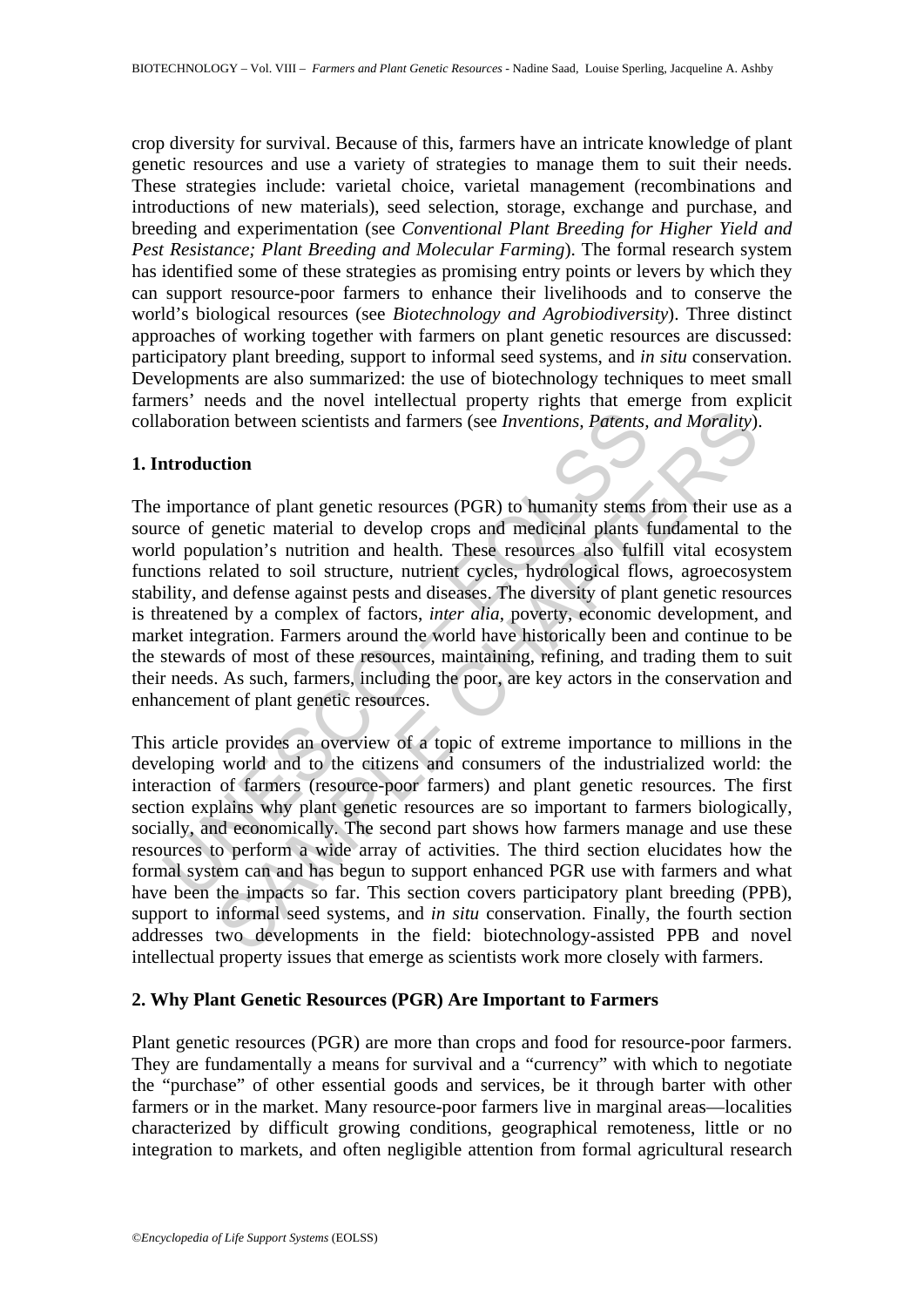and extension systems. Dependence on a single crop species or variety in these conditions can be disastrous. Seen in this way, the importance of *a diversity* of plant genetic resources to farmers is evident (see *Biodiversity: Structure and Function*).

Biologically, a diversity of crops and species ensures farmers a certain degree of stability in their harvests from year to year and from season to season. If one crop or variety fails because of biotic or abiotic stress, others may not. At the community level agrobiodiversity (see *Fundamentals of Biodiversity*) ensures that seed can be obtained from neighbors if one farmer loses his/her seed or if seed needs to be renewed. Different varieties will be adaptable to different microclimates and soil types—a heterogeneity characteristic of marginal areas. Harvests can be staggered so that when one crop's harvest is consumed, another's may still be in stock, and yet another may be in the field ready for reaping. Diversity also ensures that an array of essential nutrients and micronutrients are available. By maintaining biological diversity in their fields, farmers reduce their risks and assure their food security.

continents are available. By maintaining biological diversity in the their risks and assure their food security.<br>
ially, a diversity of crops and species with different growing cyclometral their labor demands to different ents are available. By maintaining biological diversity in their fields, farming are available. By maintaining biological diversity in their fields, farming risks and assure their food security.<br>
diversity of crops and spe Socially, a diversity of crops and species with different growing cycles allows farmers to spread their labor demands to different members of the household and over periods of time in the year. Certain crops and species are used in local rituals and festivals and can be preferred by one ethnic/social group or another. In Mkulula, Tanzania, for example, Friis Hansen found that the number of sorghum varieties maintained by different ethnic groups varied according to their historical subsistence strategies. Social institutions and norms may determine which groups in a society have access and control over particular crops and varieties. In a maize-cultivating community in Mexico, Louette found that land tenure and access had a strong bearing on farmers' seed sources and consequently on the number of varieties that they planted. Barter or seed exchange helps to establish and to maintain social ties within communities and beyond. In some instances the mere holding of diversity (or sometimes of a particular species or variety) confers a household or individual a favorable social status within the community. And conversely, a particular role in society—for example a shaman or ritual healer—may give a person an exclusive right in a community to grow or otherwise obtain a particular species.

Different species and varieties may also be important to different members of households depending on their roles and responsibilities. This is sometimes the case for women (see *Gender Relations in Local Plant Genetic Resource Management and Conservation*). Women are often in charge of producing and maintaining so-called minor crops—crops that although important to human nutrition and health do not singularly have a major significance for food security across regions and have not been targeted by breeding programs of agricultural research institutions. Women have generally been credited with the domestication of many of the world's landraces (of yam, beans, culinary maizes, millet, bambara groundnuts, and so on) and of harvesting wild species and relatives of major crops. A notable example of these wild species is the little publicized *quelites,* a wide array of wild greens (several species) that complement the predominantly maize-and-bean diets of Mexican farmers. With regard to species and varieties that men also cultivate, Farnworth and Jiggins observe that women often value some characteristics different from those favored by men. This reflects their particular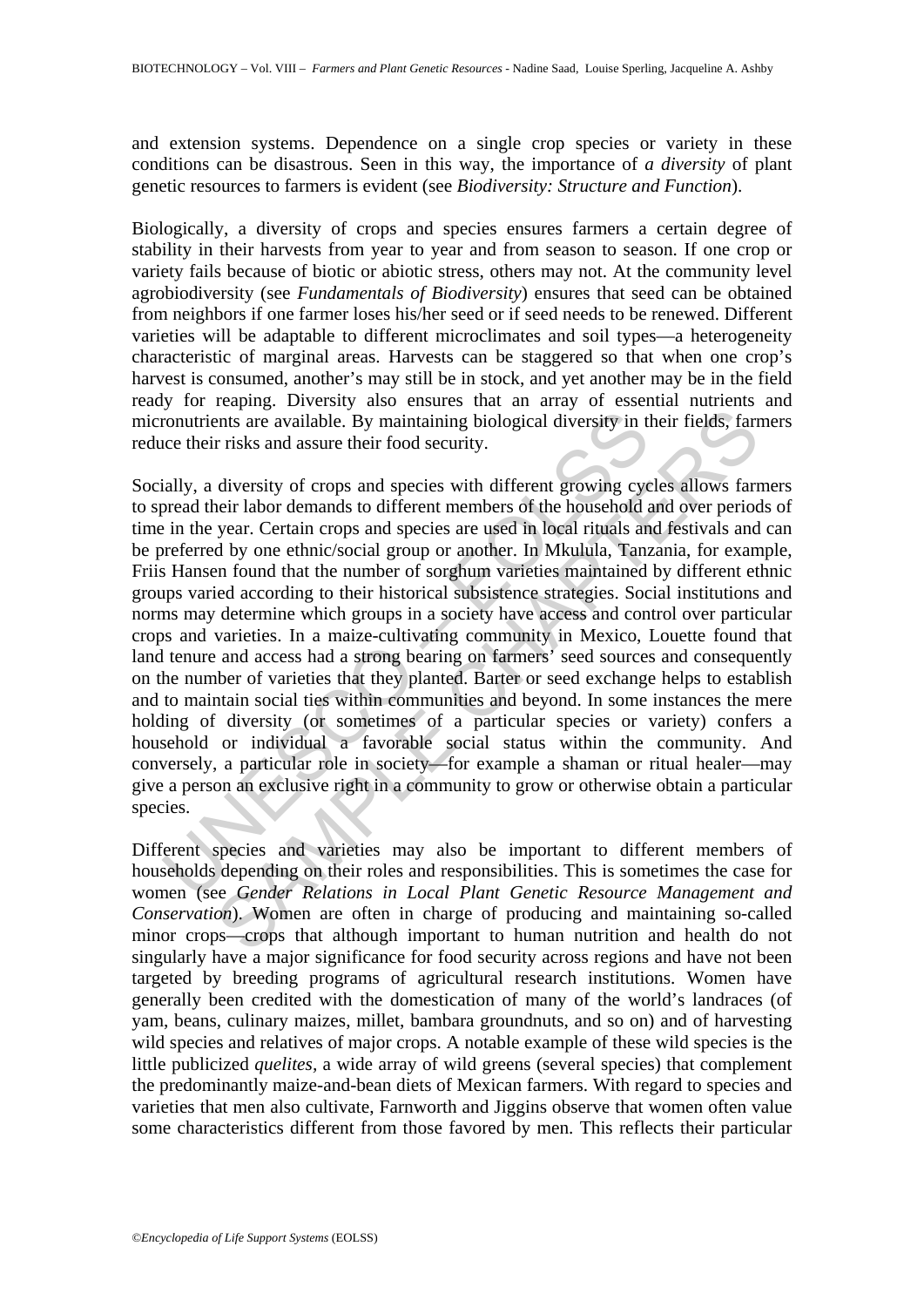concerns with family nutrition, cooking quality and postharvest processing, storage, a range of ancillary uses of plant parts, and their own time allocation.

Economically, a diversity of crops and species gives some farmers the opportunity to exchange with different members of their communities and of offering different goods and services in return. Where markets are available and functioning they can supply specialized crops to meet the distinct demands of consumers. These demands are often different from preferences for home consumption which give farmers an added incentive to grow varieties and crops that they would not otherwise cultivate. In the case of extreme poverty and/or landlessness, a farming household's choice of what to plant may not be their own but rather determined by what sells in the market or what the landowner allows.

In summary, plant genetic resources are important to farmers because they provide them with the opportunity to protect themselves against hunger, or in less extreme circumstances to engage in an exchange for other necessary resources. Diversity is important because it minimizes the risks inherent in practicing agriculture in areas that by definition are ill-suited for cultivation. Different resources will be important to different groups of farmers—delineated by socioeconomic, ethnic, or gender lines—for different reasons. Ironically, both cultural diversity and poverty are correlated with crop genetic diversity.

# **3. How Farmers Manage and Use Plant Genetic Resources**

1 the opportunity to protect themselves against hunger, or<br>umstances to engage in an exchange for other necessary reso<br>ortant because it minimizes the risks inherent in practicing agric<br>definition are ill-suited for cultiv The summary of product themselves against hunger, or in less extress to engage in an exchange for other necessary resources. Diversity on are in liminates the risk inherent in practicing agriculture in areas, to on are il Farmers' need for diversity both within and among species has led them to develop over centuries practices that have resulted in the existence of a vast genetic store at the local level (see *Conventional Plant Breeding for Higher Yield and Pest Resistance*). Each growing season farmers decide what to plant, how to plant it, and where to obtain seed. These are conscious decisions that are influenced by a number of socioeconomic and cultural factors and have important implications for crop genetic diversity on farms. Farmers' activities related to plant genetic resources have been grouped and labeled into three broad and somewhat overlapping areas: farmer breeding, *in situ* conservation, and informal seed systems.

Knowledge and appreciation of farmers' activities related to the improvement and conservation of plant genetic resources has led to the creation of the terms *farmer breeding* and *farmer-breeders.* While it is acknowledged that most farmers are engaged in some degree of PGR management (see *Conventional Plant Breeding for Higher Yield and Pest Resistance; Plant Breeding and Molecular Farming*), the term *farmerbreeding* as defined in 1999 by McGuire and his colleagues refers to the deliberate activities of expert farmers, or farmers who have a more intricate and detailed knowledge of their PGR, embedded in social processes and leading to desired characteristics in their crop populations. The term *farmer-breeding* encompasses all the genetic processes that farmers are engaged in independently of formal breeders (including storage, exchange, conservation, recombination, and selection) (see *Plant Cell Culture; Genetic Engineering of Plants*).

*In situ conservation* has been defined by Bellón as the "continuous cultivation and management of a diverse set of populations by farmers in the agroecosystem where a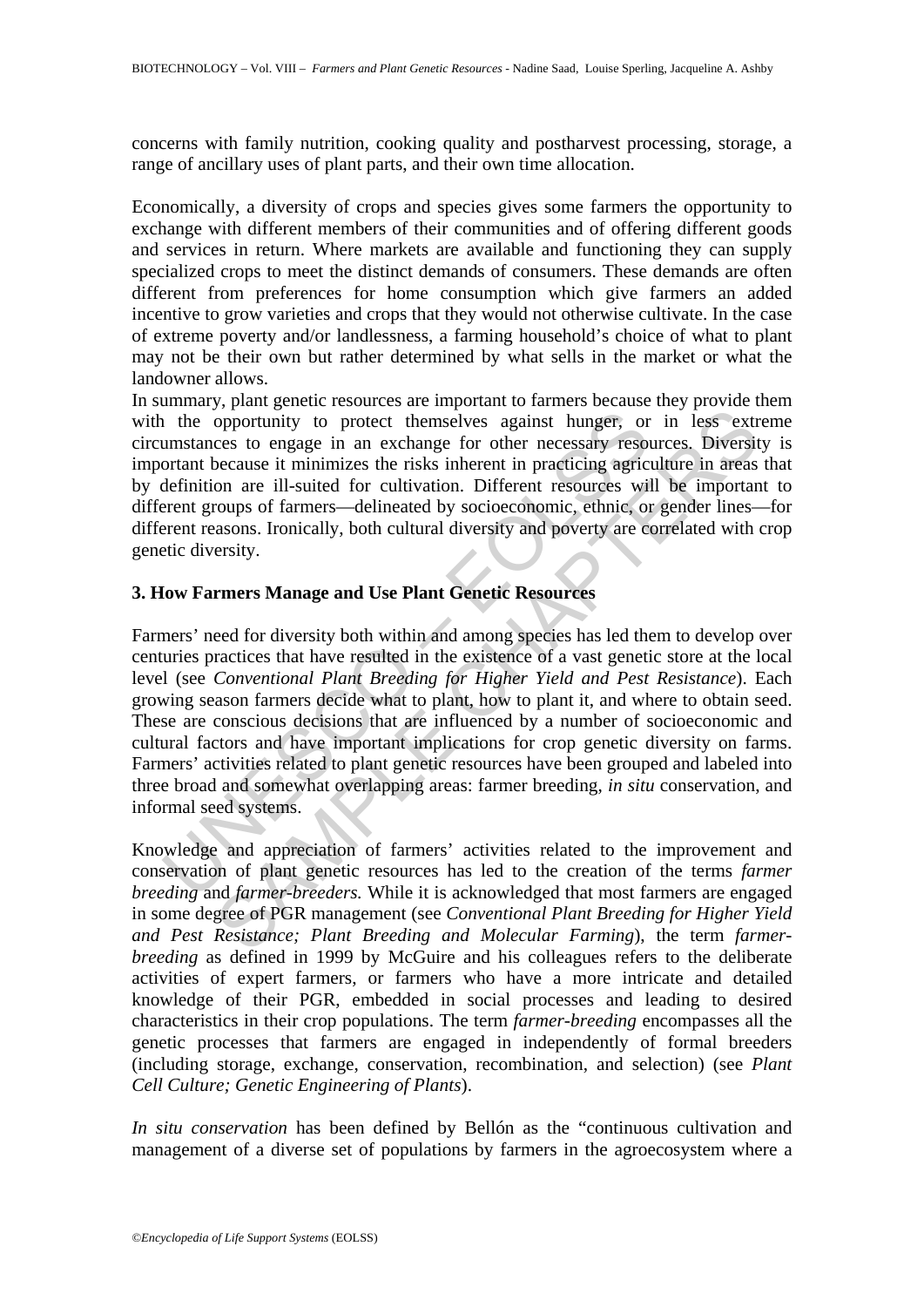crop has evolved." This definition is further refined by Brush who distinguishes two types of *in situ* conservation: a) the ongoing "historical phenomenon" of farmers maintaining a diversity of landraces against a backdrop of modernization of agriculture, and b) the specific projects and programs that are emerging to support and promote the maintenance of diversity on-farm.

The term *informal seed systems* refers to the diverse processes, sources, and relationships surrounding farmers' attainment of seed from other farmers. These systems are based on local communication channels and are often limited in scale. The seed that moves in these systems is mainly from local varieties. As with farmer breeding and *in situ* conservation, the term covers a range of activities and has been targeted as an entry point for support from the formal system.

This section will explain farmers' use and management of PGR as a number of closely interrelated activities or processes each of which falls into one or more of these three groupings. The next section will address each of the three groupings, explaining how the formal agricultural research system (and in some instances NGOs and other types of organizations) has aimed at managing PGR together with farmers.

### **3.1. Varietal Choice**

rrelated activities or processes each of which falls into one or n<br>pings. The next section will address each of the three grouping<br>formal agricultural research system (and in some instances NGOs<br>mizations) has aimed at man Varietal choice refers to how many varieties farmers plant, which varieties, in what proportions, and on what percentage of crop area. While some of these decisions are purely a matter of choice, farmers are often constrained in their decisions by factors out of their control such as agroecology (extreme edafoclimatic conditions), market integration (access to markets/seed and input values), and the need for agricultural intensification (higher yields/opportunity cost of growing lower-yielding varieties). Wealth, productivity, dependence on off-farm income, labor availability, ethnicity, land tenure, and gender also will play an important role in these decisions.

In activities or processes each of which falls into one or more of these I<br>The next section will address each of which falls into one or more of these I<br>The next section will address each of the three groupings, explaining Generally, resource-poor farmers cultivate a large percentage of their cropping areas with landraces. These are often morphologically heterogeneous populations of plants recognized for their particular characteristics—earliness or drought resistance, for example. The distinguishing characteristics of most landraces are that they are genetically diverse, they are well adapted to the locality, and they are bred, cultivated, and maintained by farmers from one generation to another. Considerable controversy exists around the precise identities, definitions, (and now ownership) of landraces, as some are thought to be exotic materials that were introduced to regions many years ago and have changed under farmers' management. It has also been observed that farmers sometimes give a new name to a material when it is introduced to a new locality, leading to the phenomenon of many names for one variety. In Rwanda, a bean variety, known to researchers as G2333, had at least 33 local names only 5 years after its introduction. The converse, several varieties with the same name, is also common. A further element of confusion is brought at the genetic level when one asks how static or constant the genetic structure of an open-pollinated landrace can be given the high levels of gene flow between different varieties? Louette and other scientists have tried to define exactly what a landrace is. While these interrogations still exist around the definition of landraces, it is important to differentiate between these varieties and the processes that have formed them, and modern varieties and their development.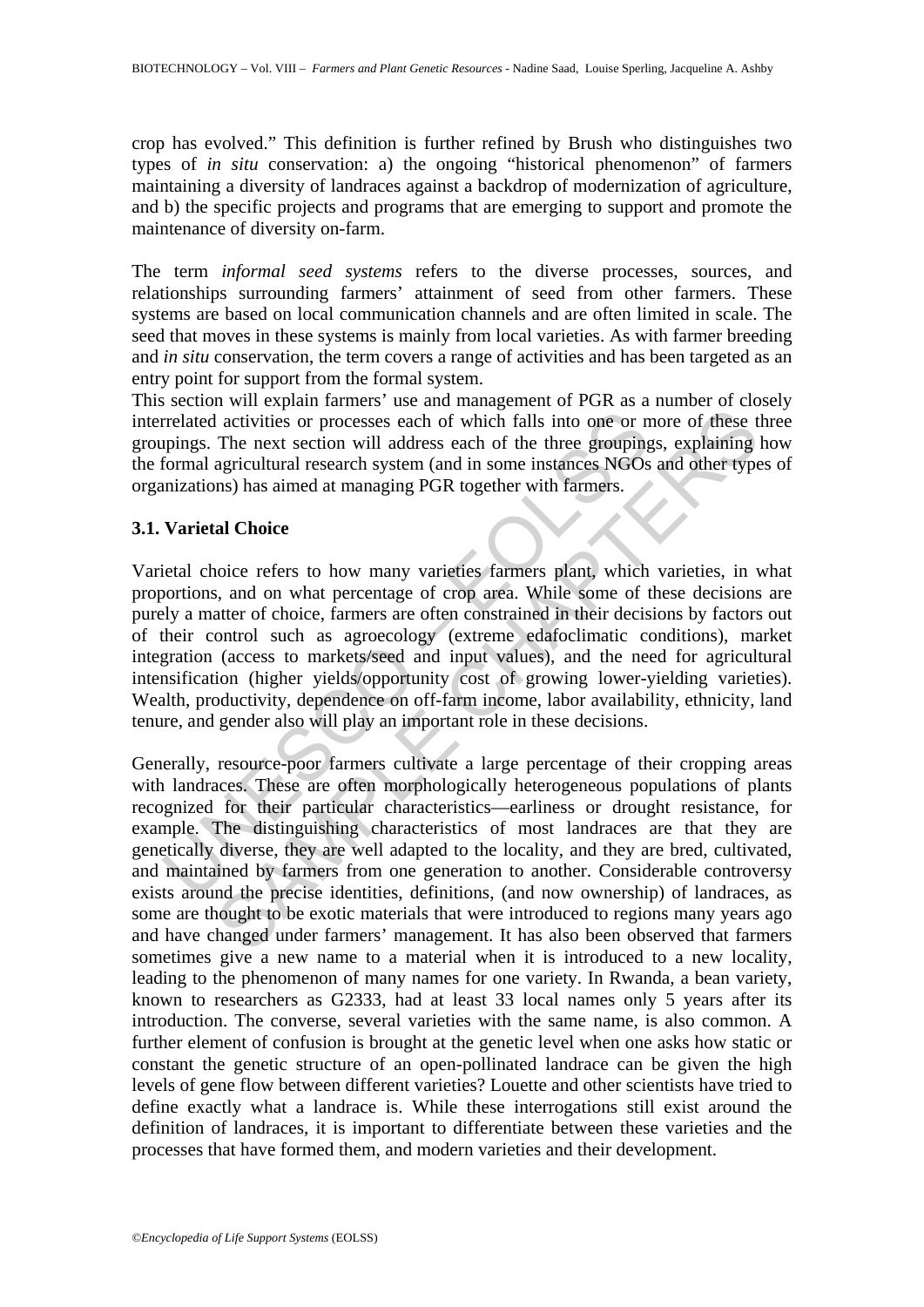In many instances it has been observed that farmers manage mixtures of plant genetic resources and not one or another single variety. These mixtures can be made up of local varieties, improved varieties, or both. In Rwanda, women farmers will keep anywhere from 3 to 30 different bean varieties per production niche, adjusting the mixture to different growing conditions such as soils and intercrop patterns. Individual farmers may manage up to three different mixtures per growing season, with these mixtures continuously changing as varieties are added or removed according to the circumstances and objectives of the farmer. Prain, Schneider, and Widiyastuti's work offers another example from the highlands of Irian Jaya. Here, farmers manage sweet potato mixtures, maintaining several beds in gardens at different stages of development and mixes of varieties in each bed. People compare the mixing of the sweet potato cultivars in one garden bed with the need to mix up the clans for marriage—to ensure procreation of the tribe. Hecht notes that women farmers are generally known to cultivate a greater diversity of crops and other domesticated and wild materials than their male counterparts.

### **3.2. Varietal Management, Recombinations, and Introductions**

Institute of crops and other domesticated and wild materials<br>netrparts.<br>**Varietal Management, Recombinations, and Introductions**<br>ners' varietal management affects the genetic composition of their<br>is is clearly dependent on of crops and other domesticated and wild materials than their r<br>s.<br>S.<br>In Management, Recombinations, and Introductions<br>arietal management affects the genetic composition of their crop population<br>and peach to the crop's bre Farmers' varietal management affects the genetic composition of their crop populations. This is clearly dependent on the crop's breeding system. With out-crossing species such as maize and pearl millet, farmers are cautious and deliberate in their management, separating varieties (spatially and/or temporally) to maintain their morphological distinctiveness. A few interesting cases have been noted, however, where farmers did the exact opposite. They purposefully planted two different varieties side by side to allow intervarietal pollination, thus creating hybrid varieties with characteristics of both varieties. As well documented by Monyo and his team in 1997, Maria Kaherero, a Namibian pearl millet farmer, developed a composite variety in this way which is now used as the base for the national breeding program. Some farmers also allow the introgression of genes from wild and weedy crop relatives into domesticated crops in this way.

Accounts of farmers planting mixed plots of self-pollinated crops are more common. The case of women bean farmers in Rwanda mentioned above is one. Rice farmers in West Africa are also known to have a similar practice. The limited amount of outcrossing that does occur among self-pollinated crops allows farmers the opportunity to generate some new crosses (natural crosses) with a reduced risk of full-scale genetic contamination.

Introductions of new materials are common. This can be local materials from other farmers and/or improved varieties from the formal research system. A word of caution is warranted with regard to introductions and the conservation of biological diversity. While some argue that the introduction of improved materials threatens diversity, this claim cannot be confirmed nor questioned without looking deeper into two important issues. One is the diversity of the materials being introduced: While modern varieties are often far less genetically diverse than their local counterparts, increasingly the improved varieties that are introduced as part of participatory breeding projects, for instance, are often hybrids of local and exotic materials with varying levels of genetic diversity. The other issue is that of farmers' definitions and objectives with regard to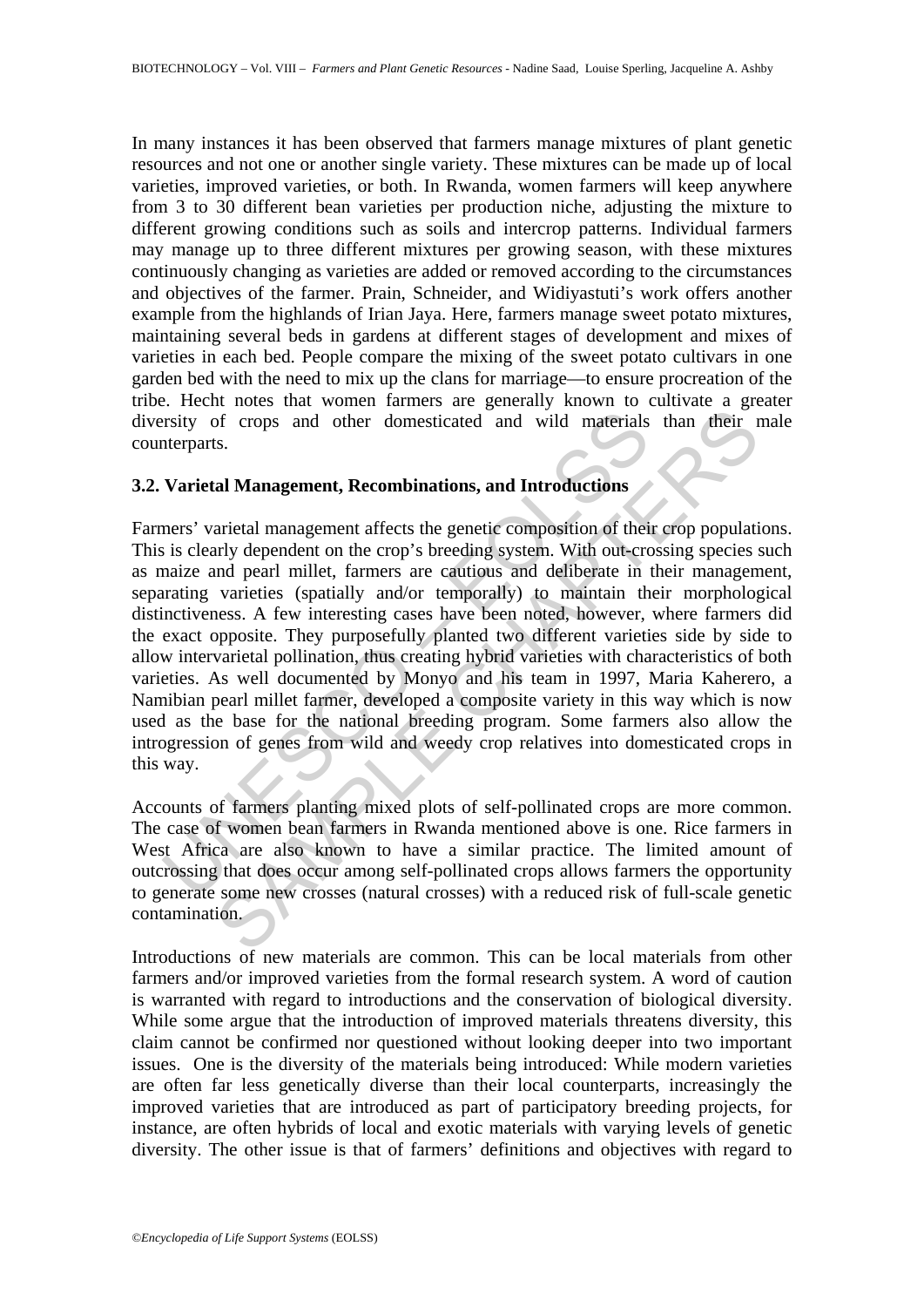diversity. Do farmers want varietal diversity or genetic diversity or both? Which do they value more?

Farmers' agroecological management also affects their plant genetic resources. A microenvironment where a farmer decides to grow a particular variety, or a particular planting or land preparation method, may favor or disfavor certain characteristics (or varieties per se) that are highly susceptible to these factors, leading the farmers to keep or reject the variety. And farmers in marginal areas often multicrop, which is another source of competition or bias in any variety's performance. In their *in situ* training guide, Jarvis and her colleagues particularly note that the size of the crop population that the farmer chooses to plant per plot also makes a difference to the eventual genetic structure of that population.

## **3.3. Seed Selection within Populations**

Seed Selection within Populations<br>far the most common plant genetic activity in which farmeetion. Most resource-poor farmers save some of their own seed<br>test and often complement it with seed from other farmers in the<br>n lo ielection within Populations<br>
2: most common plant genetic activity in which farmers are involved<br>
Most resource-poor farmers save some of their own seed from the prev<br>
Most resource-poor farmers save some of their own see By far the most common plant genetic activity in which farmers are involved is selection. Most resource-poor farmers save some of their own seed from the previous harvest and often complement it with seed from other farmers in the same community, from local markets, and/or from other localities (as many as 11 different seed channels have been used by farmers just for a single crop). Farmers constantly evaluate their varieties for performance regarding a number of criteria and continuously select seed based on them. Farmers' selection strategies vary greatly according to their priorities, constraints, cultures, gender, knowledge, and interests in breeding or in improving/modifying their crop populations. This was shown on work about beans in Colombia, and work in Rajasthan, India. In many areas seed selection is performed through (or as) rituals. On farm diversity in turn is highly influenced by farmers' selection strategies.

Seed selection is an important complement to varietal management as farmers often select plants that they perceive to be different from the variety in question. They do this either to discard or separate them in an effort to maintain the characteristics of the particular population, and/or to single out off-types for further experimentation and scrutiny.

Farmers in Sierra Leone practice a type of mass selection according to genotype by environment interactions and duration. Longley and Richards documented how farmers harvest panicles of early maturing types as they ripen and leave the rest in the field for general harvest later in the season. This selection strategy over the years has led to the creation of three distinct "duration classes," making it possible to have three harvests throughout the year. Interestingly, different members of society are associated with each duration class. For example, women and younger (dependent) members of the household cultivate the longer duration flood-tolerant types. This is because as casual farmers they often have to tend to the main family farm before their own, and have to glean materials left over after harvest on upland farms for planting materials. Moreover, water control is beyond their time and resource allocations, so their fields often flood, and only the flood-tolerant types survive this natural selection.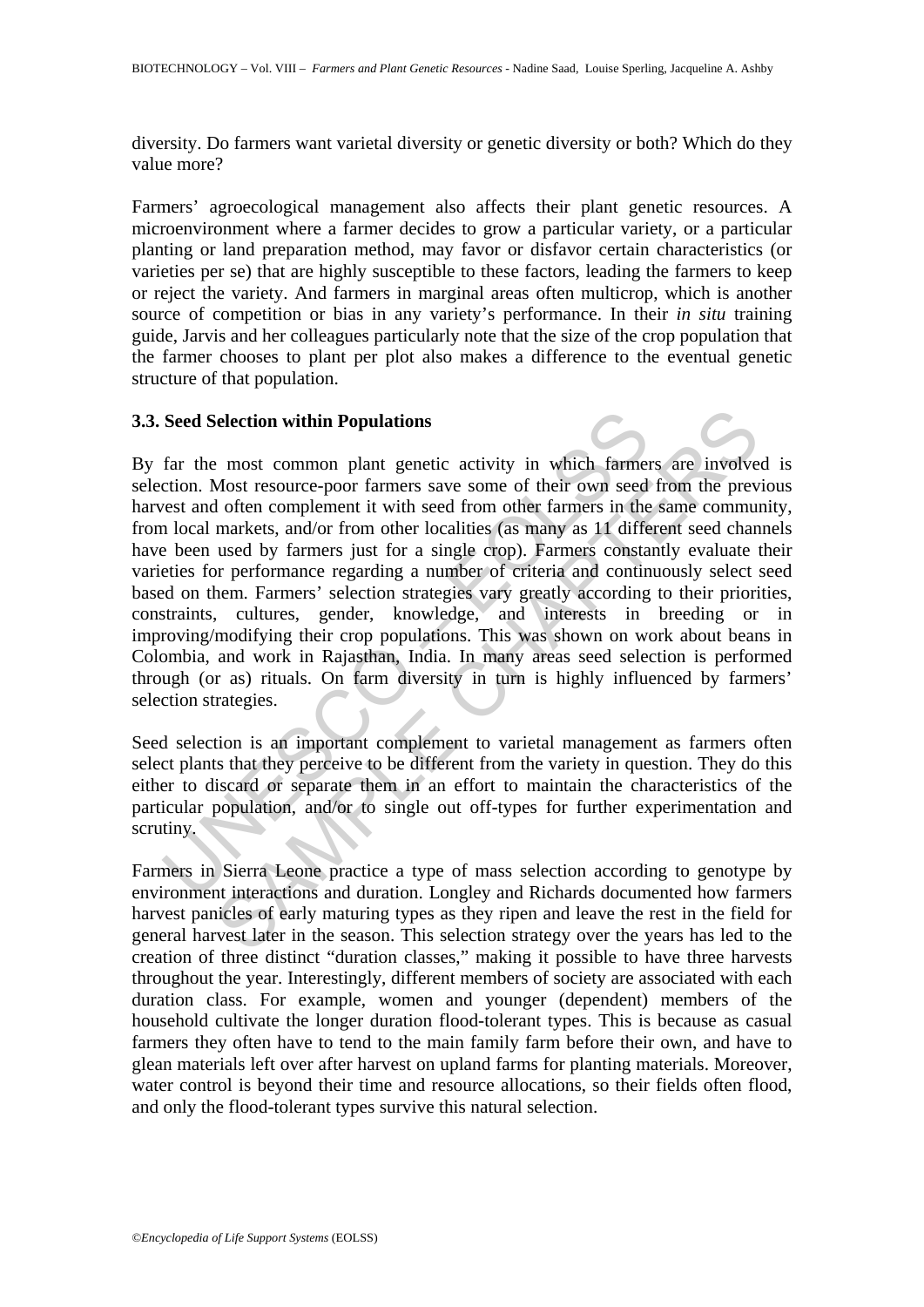On a germplasm collection expedition in southern Sudan, Berg accidentally discovered that women are the main protagonists in a strong culture of farmer selection. Women select sorghum panicles in the field immediately before harvest, but the true process of selection is actually based on observation of the plants starting at germination and continuing throughout the growing season. It is also based on discussions with other farmers, particularly within the family and including children. In his 1914 account of the Pueblo Indian culture of Mexico, Collins writes of the lead role played by the *corn matron* in seed selection. Numerous studies have elucidated the central role that women play in seed selection in various crops and regions (see *Gender Relations in Local Plant Genetic Resource Management and Conservation*).

#### **3.4. Storage**

mers use different sources and techniques to access and store s<br>or significance to small farmers, as there is often a time lag be<br>ting. If storage facilities are not adequate, if climatic redictably (e.g., too much rain or is different sources and techniques to access and store seed. Storage if<br>ticance to small farmers, as there is often a time lag between harvest<br>difference to small farmers, as there is often a time digenter conditions char Farmers use different sources and techniques to access and store seed. Storage is of major significance to small farmers, as there is often a time lag between harvest and planting. If storage facilities are not adequate, if climatic conditions change unpredictably (e.g., too much rain or humidity), or there is a pest outbreak, farmers may lose part or all of their seed. This in itself may be considered a selection force as only seed that is resistant to these stresses will survive and germinate when planted. In some cases a household's socioeconomic status will not allow it to store seed either because it cannot afford the facilities and accessories or because it cannot assimilate the opportunity cost of consuming or selling surplus grain in the market in the short term.



TO ACCESS ALL THE **26 PAGES** OF THIS CHAPTER, Visit: http://www.eolss.net/Eolss-sampleAllChapter.aspx

#### **Bibliography**

Almekinders C.J.M. (2001). Increasing the Resilience of Farmers' Seed Systems Through Linkage with the Formal Sector. *Targeted Seed Aid and Seed System Interventions,* ed. L. Sperling, pp. 69–74*.* (*Strengthening Small Farmer Seed Systems in East and Central Africa*, conference proceedings, Kampala, Uganda, June 21−24, 2000). [This article outlines the advantages and disadvantages of both formal and informal seed systems and suggests the possible benefits of linkages between them.]

Almekinders C.J.M., Louwaars N.P. and de Bruijn G.H. (1994). Local Seed Systems and Their Importance For An Improved Seed Supply in Developing Countries. *Euphytica* **78**, 207–216. [This article is about informal seed systems and ways in which they can be supported to enhance seed supply in resource poor areas.]

Archibald S. and Richards P. (2002). Seeds and Rights: New Approaches to Post-War Agricultural Rehabilitation in Sierra Leone. *Disasters* special issue on Emergency Seed Provision and Seed System Reconstruction (ed. K. Longley and L. Sperling). Overseas Development Institute. [This article reflects on the potentially negative and marked frictions resulting from standard humanitarian assistance given to societies in strife.]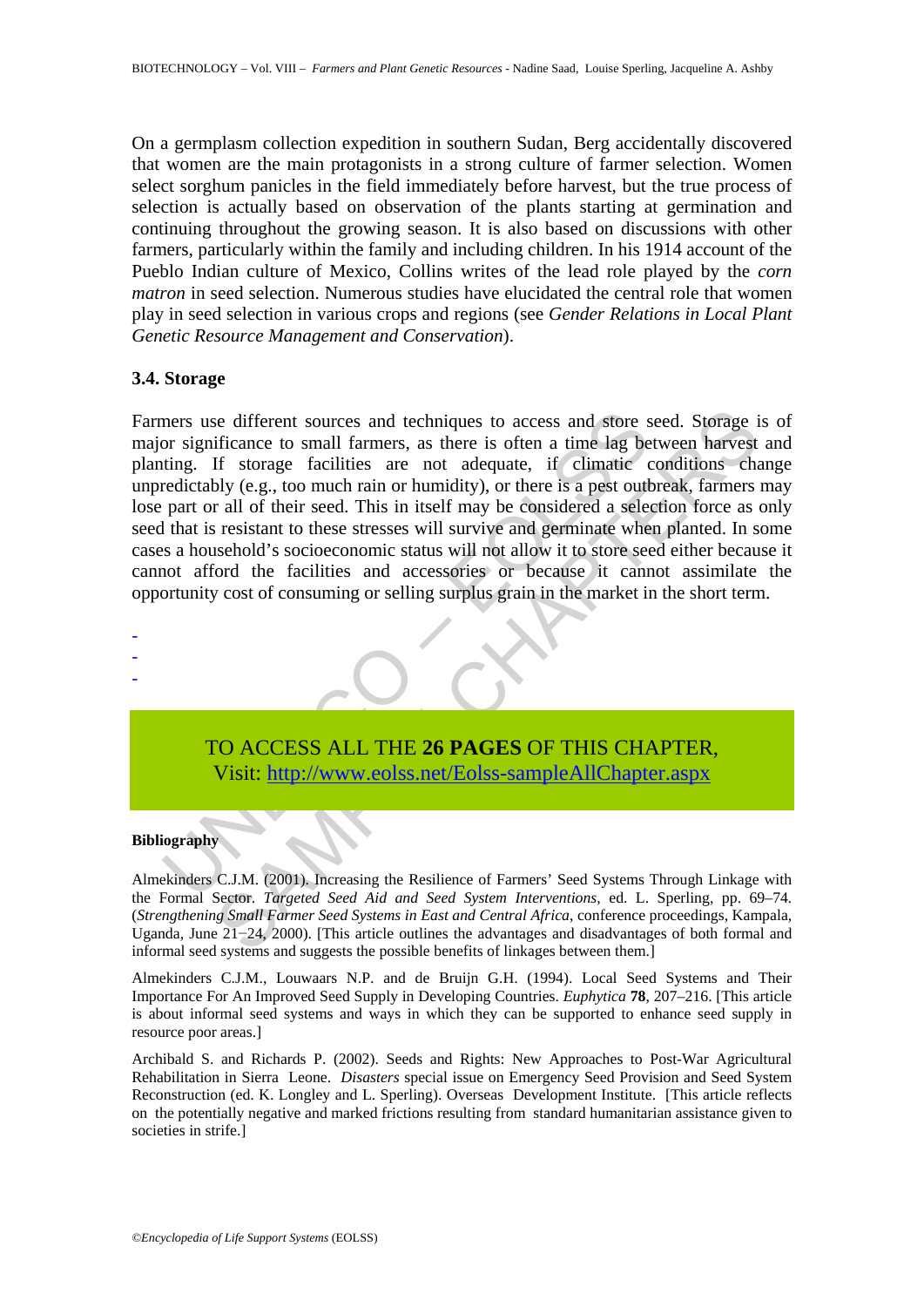Bellón M.B. and Brush S.B. (1994). Keepers of Maize in Chiapas, Mexico. *Economic Botany* **48** (2), 196–209. [This article talks about farmers' maize management strategies in Chiapas, Mexico.]

Bellón M.R. (1995). On Farm-Conservation As A Process: An Analysis of Its Components. *Using Biodiversity: Enhancing and Maintaining Genetic Resources On-Farm* (ed. L. Sperling), pp. 9–22. New Delhi, India: IDRC. [This article discusses on-farm conservation processes of several major crops, including maize, rice, potatoes, and beans.]

Berg T. (1993). The Science of Plant Breeding: Support or Alternative to Traditional Practices? *Cultivating Knowledge: Genetic Diversity, Farmer Experimentation and Crop Research* (ed. W. de Boef, K. Amanor, K. Wellard, with A. Bebbington), pp. 72–77. London: Intermediate Technology Publications. [This article examines the comparative advantages and constraints of both traditional and scientific plant breeding.]

Brush S. (2000). The Issues of In Situ Conservation of Crop Genetic Resources. *Genes in the Field: On farm Conservation of Crop Genetic Diversity* (ed. S. Brush), pp. 3–26*.* Boca Raton, FL, US: Lewis Publishers. [This article provides an overview of the definitions, challenges, and strategies of *in situ* conservation.]

ervation.]<br>
Ins G.N. (1914). Pueblo Indian Maize Breeding. Varieties Specifically<br>
eloped by Hopis and Navajos—Their Work Not Sufficiently Appreciated—P<br>
carned From Them. Journal of Heredity 5, 255–268. [This article give 1. (1914). Pueblo Indian Maize Energies Varieties Specifically Adapted to Rey Hopis and Navajos—Their Work Not Sufficiently Approciated—Probably Mater Yer. The primarize breeding activities, particularly pertaining to thei Collins G.N. (1914). Pueblo Indian Maize Breeding. Varieties Specifically Adapted to Regions Developed by Hopis and Navajos—Their Work Not Sufficiently Appreciated—Probably Much Yet To Be Learned From Them. *Journal of Heredity* **5**, 255–268. [This article gives a detailed description of Pueblo Indian maize breeding activities, particularly pertaining to their development of drought-resistant, deep-planting varieties.]

Coomes O. (2001). Crop Diversity in Indigenous Farming Systems of Amazonia: The Role and Dynamics of Agricultural Planting Stock Transfers Among Traditional Farmers (Proceedings of *International Symposium on Managing Biodiversity in Agricultural Ecosystems*, November 8–10, 2001, Montreal, Canada), p. 27. Montreal, Canada: CBD Secretariat. [This paper talks about the important role of seed supply, exchange, and sources in indigenous farming systems in the Peruvian Amazon.]

Cooper D. (1993). *Plant Genetic Diversity and Small Farmers: Issues and Options for IFAD*. Staff Working Paper 13. Rome: International Fund for Agricultural Development. [This paper draws out the main issues and promising areas for funding within the broader topic of plant genetic diversity and small farmers.]

Farnworth C. and Jiggins J. (2001). *Participatory Plant Breeding and Gender Analysis.* PRGA Working Document. Cali: PRGA. [This article critically reviews the role of gender analysis within participatory plant breeding activities and provides an analysis of best practice, gaps, and opportunities for future work].

Friis-Hansen E. (2000). Participatory Approaches to a Study of Plant Genetic Resources Management in Tanzania. *Participatory Approaches to the Conservation and Use of Plant Genetic Resources* (ed. E. Friis-Hansen and B. Sthapit), pp. 127–130. Rome: IPGRI. [This book chapter explains a study carried out to enhance the understanding of farmers' management of local plant genetic resources in Tanzania.]

Fukuda W. and Saad N. (2001). *Participatory Research in Cassava Breeding with Farmers in Northeastern Brazil*. Cruz das Almas, Brazil: PRGA Program/ EMBRAPA-CNPMF. [This monograph describes and analyzes a case of participatory plant breeding in the semiarid zones of northeastern Brazil.]

Haugen J.M. (2001). Seed Systems of Small Farmers in Honduras: Their Relevance for Interventions. Targeted Seed Aid and Seed System Interventions: Strengthening Small Farmer Seed Systems in East and Central Africa (ed. L. Sperling), pp. 37–46. Cali, Colombia: CIAT. [This paper studies the effect of relief aid given during and after Hurricane Mitch on the seed systems of small farmers in Honduras.]

Hecht S. (2002). *Participatory Plant Breeding: Status Methods and Gaps*. PRGA Working Document. Cali, Colombia: PRGA. [This study examines the state of the art of PPB and PVS, analyzing through a socioeconomic lens the way this research is carried out, its gaps, and its prospects.]

Jarvis D.I., Myer L., Klemick H., Guarino L., Smale M., Brown A.H.D., Sadiki M., Sthapit B. and Hodgkin T. (2000). *A Training Guide for In Situ Conservation On-farm*. Version 1. Rome: IPGRI. [This is a training guide for the implementation of *in situ* conservation projects.]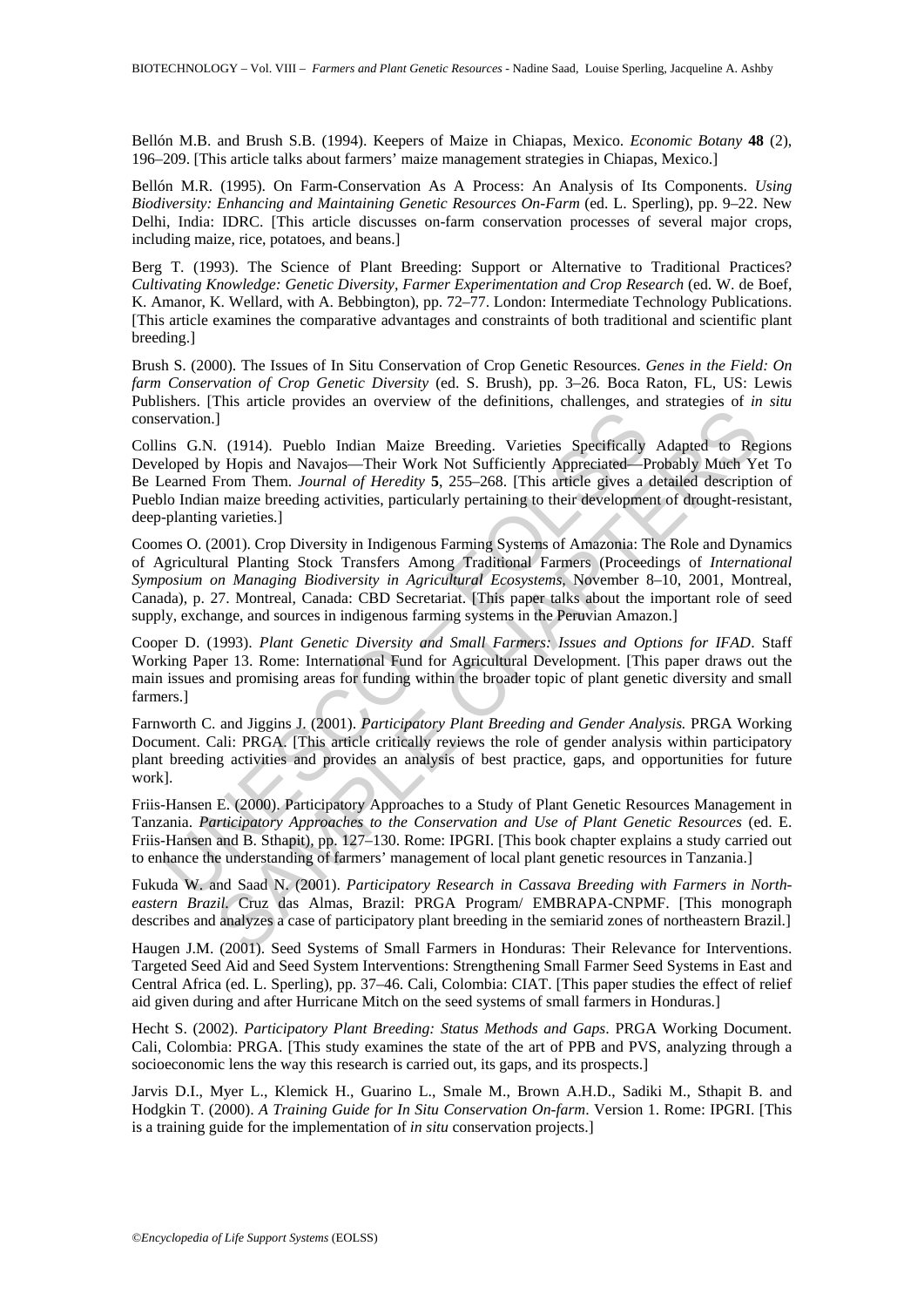Kornegay J., Beltrán J.A. and Ashby J. (1996). Farmer Selections Within Segregating Populations of Common Bean in Colombia. *Participatory Plant Breeding* (Proceedings of a workshop on participatory plant breeding, July 26–29, 1995, Wageningen, The Netherlands, ed. P. Eyzaguirre and M. Iwanaga) pp. 151–159*.* Rome: IPGRI. [This article sheds light on the processes and varietal traits used by farmers to select within segregating populations of common bean in Colombia.]

Leskien D. and Sperling L. (2001). Participatory *Plant Breeding and Property Rights*. Report by the Systemwide Program on Participatory Research and Gender Analysis (PRGA), August. IDRC. [This report details the results of a study of the intellectual property rights and ethical considerations surrounding collaboration between scientists and farmers in participatory plant breeding].

Longley C. (1997). Effects of War and Displacement on Local Seed Systems in Northern Sierra Leone. *War and Crop Diversity* (ed. L. Sperling)*.* AGREN Network Paper No. 75. London: Overseas Development Institute. [This article looks at household management of rice seed systems during two periods of rebel attack.]

Longley C. and Richards P. (1993). Selection Strategies of Rice Farmers in Sierra Leone. *Cultivating Knowledge: Genetic Diversity, Farmer Experimentation and Crop Research* (ed. W. de Boef, K. Amanor, K. Wellard, with A. Bebbington), pp. 51–57*.* London: IT Publications. [This paper examines the cultural and socioeconomic factors underlying farming strategies, seed selection, and farmer experimentation, drawing on case studies from Sierra Leone.]

Louette D., Charrier A. and Berthaud J. (1997). In Situ Conservation of Maize in Mexico: Genetic Diversity and Maize Seed Management in a Traditional Community. *Economic Botany* **51** (1), 20-38. [This article examines *in situ* conservation strategies and farmer practices in a small-farmer, maizeproducing community in Mexico.]

Louette D. (2000). Traditional Management of Seed and Genetic Diversity: What Is A Landrace? *Genes in the Field: On farm Conservation of Crop Genetic Diversity* (ed. S. Brush), pp. 109–142*.* Boca Raton, FL, US: Lewis Publishers. [This article explores the structure of genetic diversity in maize and analyzes the effects of farmers' seed management on this structure.]

McGuire S. (2000). Farmers' Management of Sorghum Diversity in Eastern Ethiopia. *Encouraging Diversity: the Conservation and Development of Plant Genetic Resources* (ed. C. Almekinders and W. de Boef)*.* London: Intermediate Technology Publications. [This book chapter talks about farmers' management of sorghum varieties in eastern Ethiopia.]

McGuire S. (2001). Considering the Impact of Farmer-led Participatory Plant Breeding: Lessons from Case Studies to Date. *Assessing the Impact of Participatory Research and Gender Analysis* (ed. N. Lilja, J.A. Ashby, and L. Sperling), pp. 77–90*.* Cali, Colombia: PRGA Program. [This article examines the impacts of a number of cases of farmer-led participatory plant breeding.]

*viedge: Genetic Diversity, Farmer Experimentation and Crop Research* (ed. Wellard, with A. Bebbington), pp. 51–57. London: IT Publications. [This paper<br>socioeconomic factors underlying farming strategies, seed selection, Genetic Diversity, Farmer Experimentation and Crop Research (ed. W. de Boef, K. Am<br>
with A. Bebbington), pp. 51-57. London: IT Publications. [This paper examines the euro-<br>
momic factors underlying farming strategies, seed McGuire S., Manicad G. and Sperling L. (1999). Technical and Institutional Issues in Participatory Plant Breeding, Done from the Perspective of Farmer Plant Breeding: A Global Analysis of Issues and Current Experience. Working Document No. 2. Cali, Colombia: PRGA Program. [This working document presents the main issues pertaining to farmer breeding and farmer-led participatory breeding and analyzes the documented cases.]

Monyo E.S., Ipinge S.A., Heinrich G.M. and Lechner W.R. (1997). Farmer Participatory Research in Practice: Experiences with Pearl Millet Farmers in Namibia (Proceedings of SADC/ICRISAT Regional Workshop on Farmer Participatory Research Approaches, July 7–11, 1997, Harare, Zimbabwe). [This paper talks about the experience of a participatory pearl millet breeding project in Namibia, focusing particularly on women's involvement in handling populations.]

Prain G., Schneider J. and Widiyastuti C. (2000). Farmers' Maintenance of Sweet Potato Diversity in Irian Jaya. *Encouraging Diversity: The Conservation and Development of Plant Genetic Resources* (ed. C. Alkmekinders and W. de Boef), pp. 54–59. London: Intermediate Technology Publications*.* [This article examines farmers' sweet potato management practices and culture in Irian Jaya, The Philippines, focusing particularly on varietal diversity and its cultural attributes.]

Richards P. and Ruivenkamp R. (1998). *Seeds and Survival: Crop Genetic Resources Management in Conflict and Post-war recovery.* Rome: International Plant Genetic Resources Institute. [This small book considers the impact of war, civil strife, and low-intensity conflict on the management of plant genetic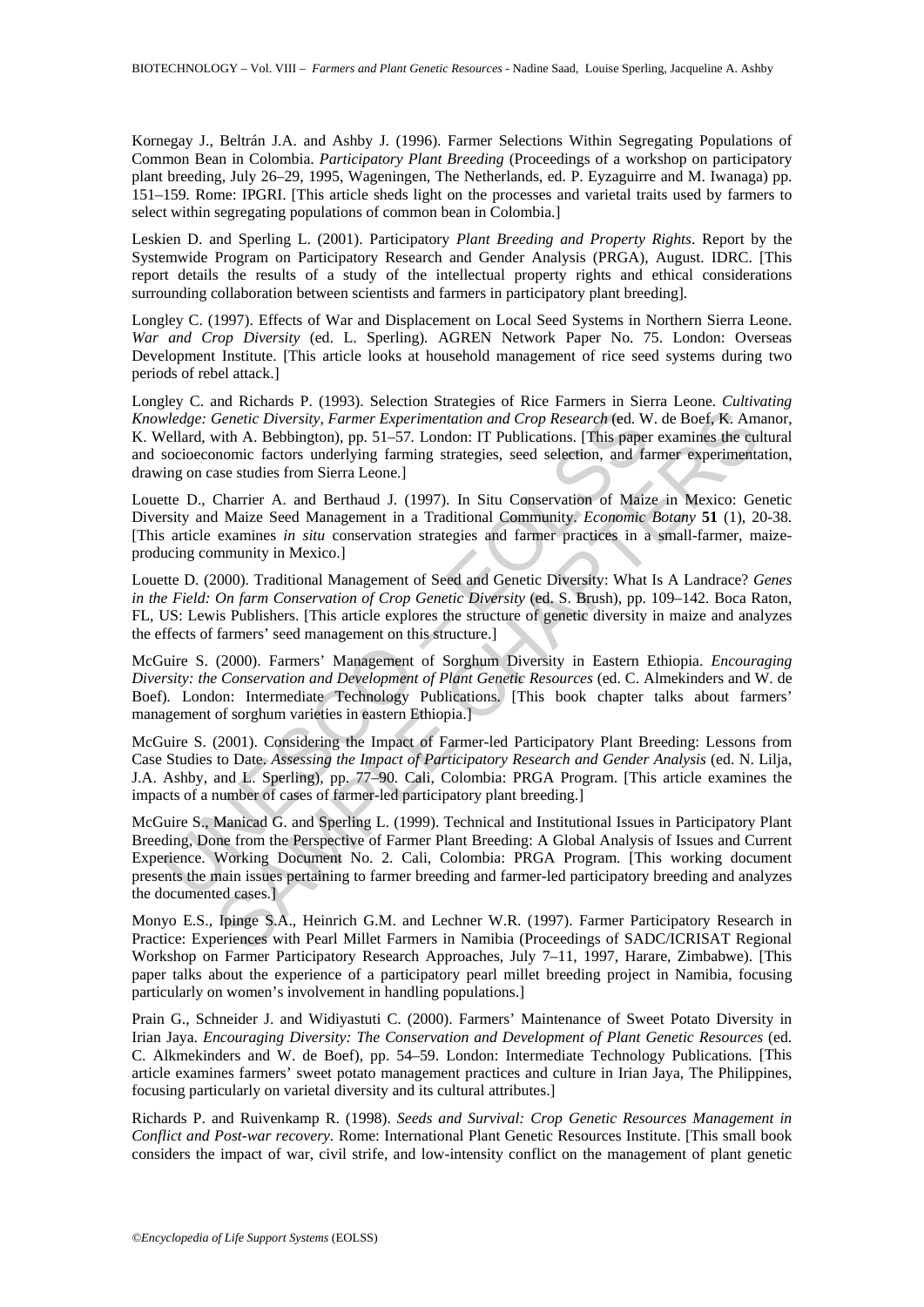resources in regions where crop resources are still mainly conserved *in situ* by small-scale agriculturalists.]

Saad N. (2002). *Literature Review on Farmer Experimentation and Innovation*. Cali, Colombia: PRGA. [This is a review of the literature that talks about the processes of farmer experimentation and innovation.]

Sperling L., Scheidegger U. and Buruchara R. (1996). Designing Seed Systems with Small Farmers: Principles Derived From Bean Research in the Great Lakes Region of Africa. *Agricultural Administration (Research and Extension) Network* Paper No. 60. London: Overseas Development Institute. [This paper synthesizes lessons of five years of research on the bean seed sectors of Rwanda, Burundi, and eastern Zaire.]

Sperling L. (1995–1996). *Rwanda Nationwide Household Survey on the Status of the Bean, Sorghum and Cassava Crops 1995: The Impact of War on Production and Varietal Erosion*. SOH Assessment Document No. 8. Ottawa: International Development Research Centre. [This report summarizes the results of a comprehensive household survey on germplasm and seed system management, conducted just after the Rwandan genocide and civil war escalation of 1994.]

Sperling L. and Loevinsohn M.E. (1993). The Dynamics of Improved Bean Varieties Among Small Farmers in Rwanda. *Agricultural Systems* **41**, 441–453. [This article analyzes the dynamics of farmer-tofarmer bean seed distribution, with an emphasis on varietal loss, speed, and extent of diffusion.]

Sperling L., Loevinsohn M. and Ntabomvura B. (1993). Rethinking the Farmer's Role in Plant Breeding: Local Bean Experts and On-Station Selection in Rwanda. *Experimental Agriculture* **29,** 309–319. [This article describes the results of Rwandan women's involvement in bean variety screening at an early stage of the selection process.]

the Rwandan genocide and civil war escalation of 1994.]<br>
ling L. and Loevinsohn M.E. (1993). The Dynamics of Improved Bean V<br>
ling L. and Loevinsohn M.E. (1993). The Dynamics of Improved Bean V<br>
ling L. Loevinsohn M.E. (19 Sthapit B.R., Joshi K.D. and Witcombe J.R.. (1996). Farmer Participatory High Altitude Rice Breeding in Nepal: Providing Choice and Utilizing Farmers' Expertise. *Using Diversity: Enhancing and Maintaining Genetic Resources On-Farm* (ed. L. Sperling and M. Loevinsohn)*.* New Delhi, India: International Development Research Center. [This article talks about a participatory rice varietal selection (PVS) project in Nepal.]

Subedi A., Chaudhary P.C., Baniya B.K., Rana R.B., Rijal D.K., Tiwari R.K. and Sthapit B.R. (2001). Who Maintains Crop Genetic Diversity and How?: Implications for On-farm Conservation and Participatory Plant Breeding (Proceedings of *International Symposium on Managing Biodiversity in Agricultural Ecosystems*, November 8–10, 2001, Montreal, Canada), p. 158. Montreal, Canada: CBD Secretariat. [This abstract talks about who manages crop genetic diversity on-farm, and how.]

Thro A.M. and Spillane C. (2000). *Biotechnology-assisted Participatory Plant Breeding: Complement or Contradiction?* Working Document No. 4. Cali, Colombia: PRGA Program. [This working document examines the issues around, and the possibilities of, combining biotechnology techniques with methods used in PPB in order to make biotechnology more responsive to farmer needs.]

mann and Loevinsohn M.E. (1993). The Dynamics of Improved Bean Varieties Among swanda. Agricultural Systems 41, 441-4351 [This article analyzes the dynamics of farms and Archivental Systems and Archiven and Archiven and Na Weltzien E., Whitaker M.L. and Dhamotharan M. (1996). Diagnostic Methods for Breeding Pearl Millet with Farmers in Rajasthan. *Using Diversity: Enhancing and Maintaining Genetic Resources On-Farm* (ed. L. Sperling and M. Loevinsohn)*.* New Delhi, India: International Development Research Center. [This article discusses diagnostic methods that expose farmers to wide diversity and documents how farmers from different regions and social groups prefer diverse traits.]

Weltzien E., Smith M., Meitzner L.S. and Sperling L. (1999). *Technical and Institutional Issues in Participatory Plant Breeding—From the Perspective of Formal Plant Breeding: A Global Analysis of Issues, Results and Current Experience*. Working Document No. 3. Cali, Colombia: PRGA Program. [This working document presents the main issues pertaining to formal led, participatory plant breeding and analyses some 50 documented cases.]

Weltzien E. and von Brocke K. (2001). Seed Systems and Their Potential for Innovation: Conceptual Framework for Analysis. *Targeted Seed Aid and Seed System Interventions: Strengthening Small Farmer Seed Systems in East and Central Africa* (ed. L. Sperling), pp. 9–14*.* Cali, Colombia: CIAT. [This article presents a conceptual framework that can be used for analyzing both farmer and formal seed systems.]

Weltzien E.R., Sperling L., Smith M.E. and Meitzner L.S. (2001). Farmer Participation and Formal-led Participatory Plant Breeding Programs: Types of Impact to Date. *Assessing the Impact of Participatory*